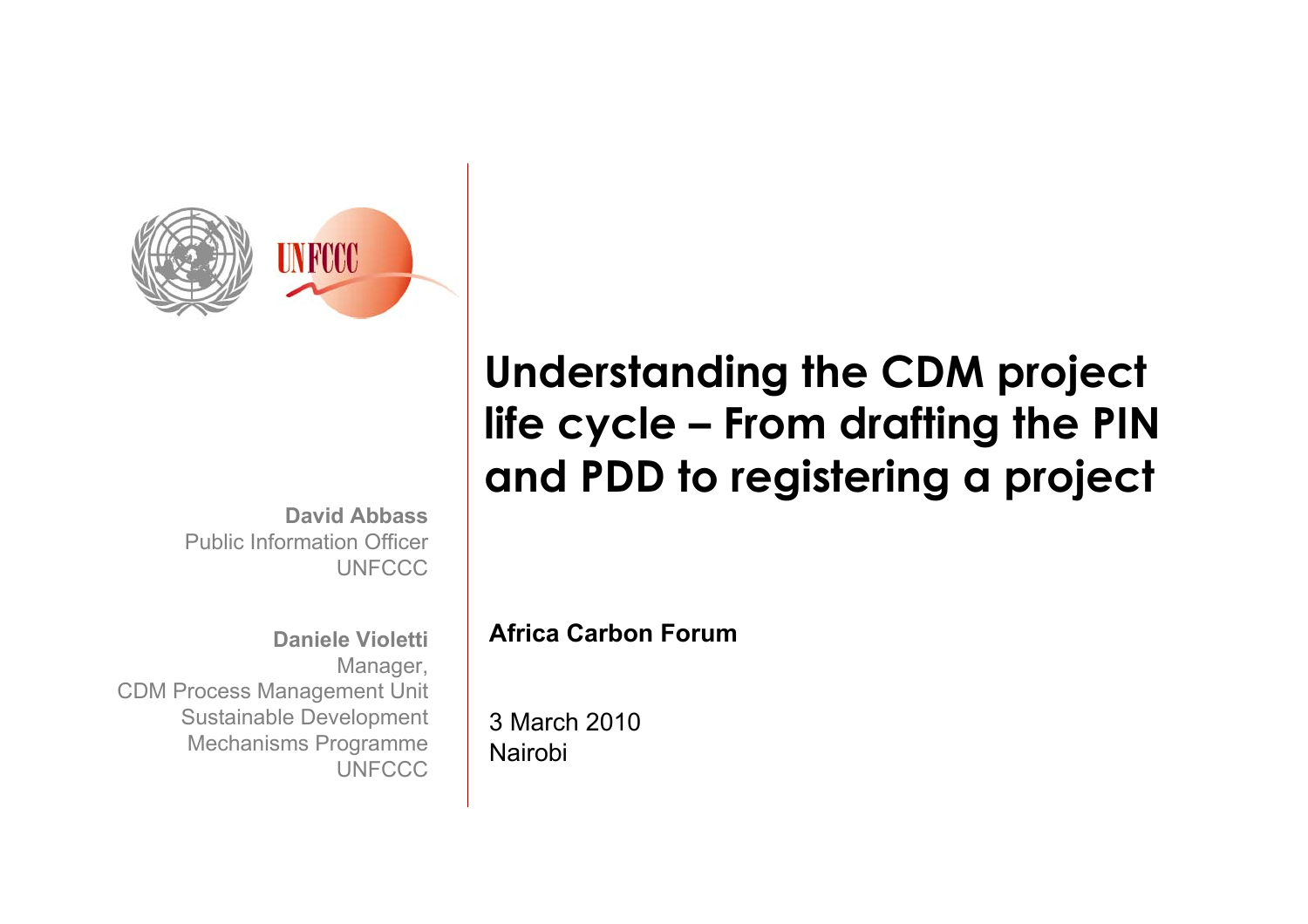# **Kyoto Protocol | Background**

## **Kyoto Protocol**

- ïEntry into force on 16 February 2005
- ï188 Parties ratified (as at Aug. 2009)
- ï Legally binding GHG emission targets for 37 industrialized countries and EU
- ï New international market-based mechanisms, creating a new commodity: 'carbon' (CO2equivalents)

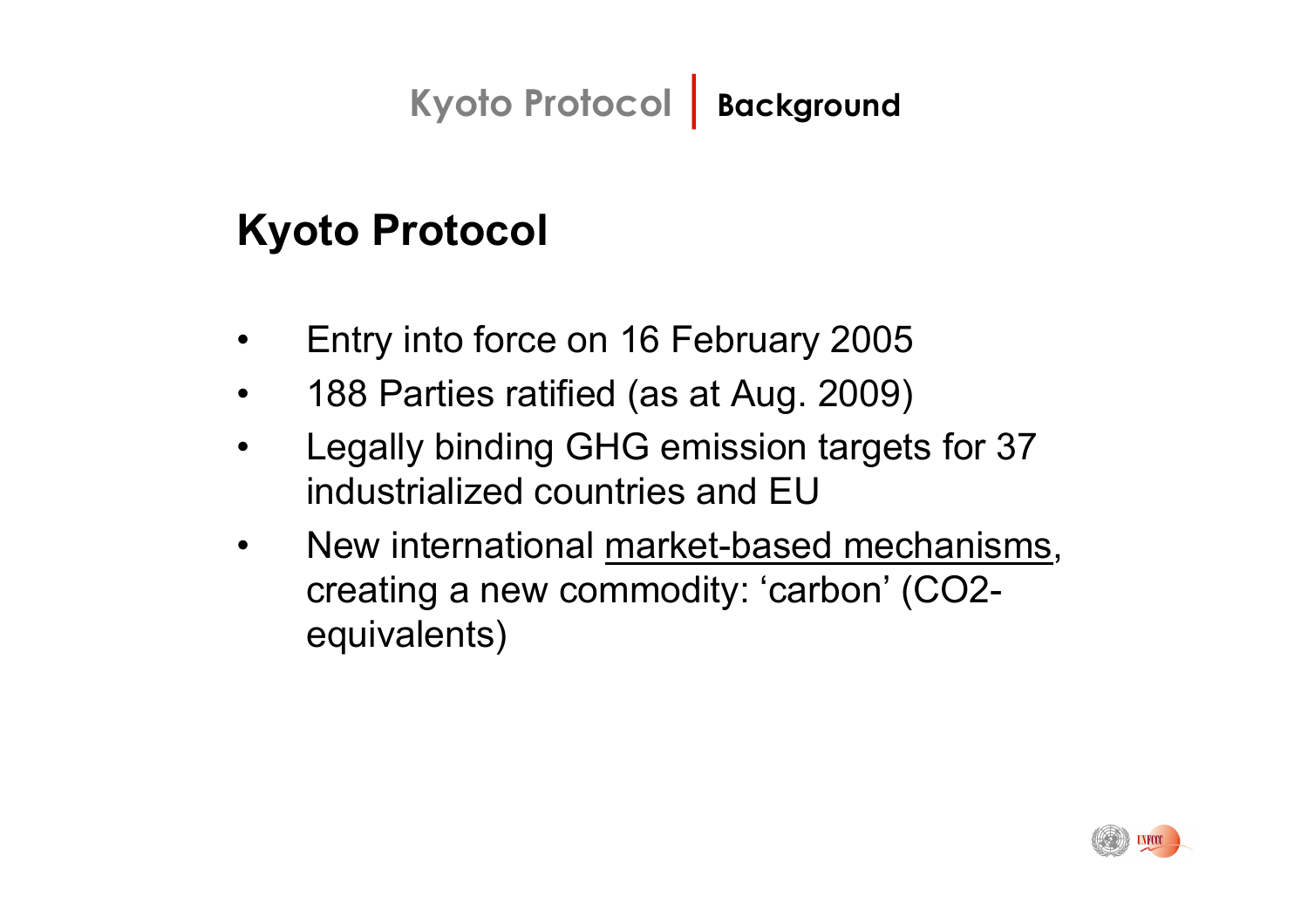





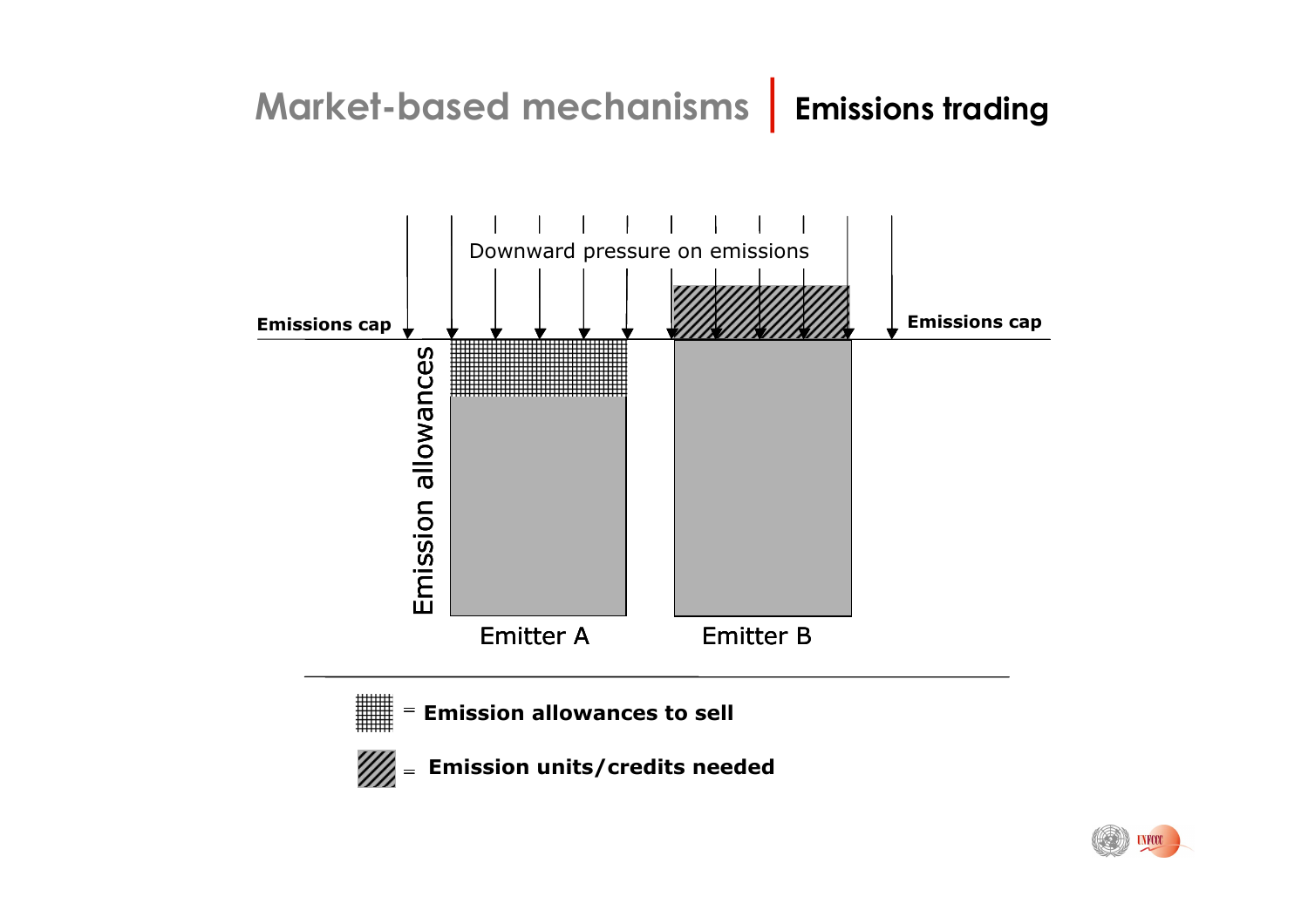#### **Market-based mechanisms| Project-based mechanisms**



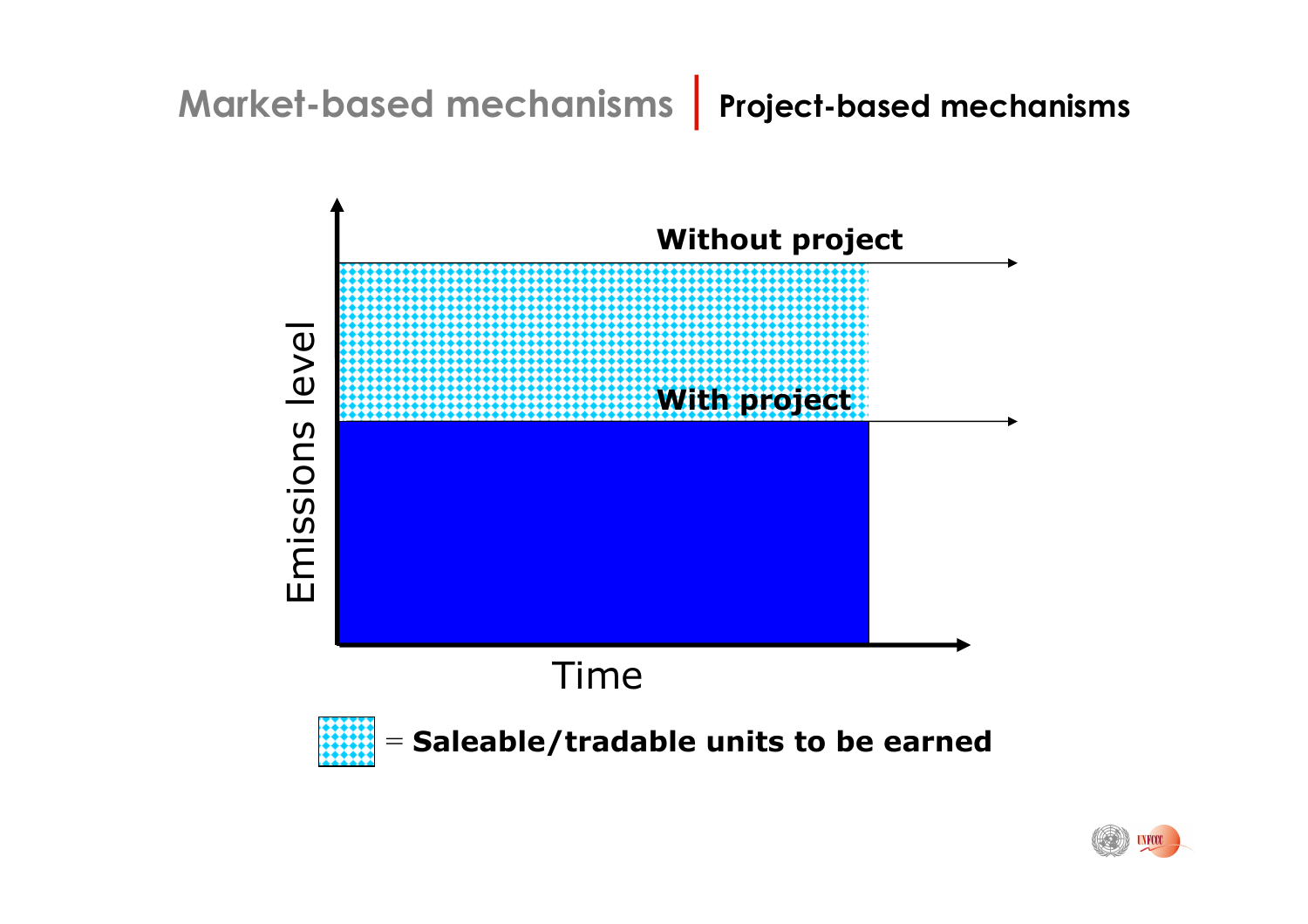**Kyoto Protocol | Background**

## **CDM regulatory process meant to ensure that emission reductions are:**

- $\bullet$ Real
- $\bullet$ Measurable
- $\bullet$ Verifiable and
- $\bullet$  Additional to what would have occurred without the project

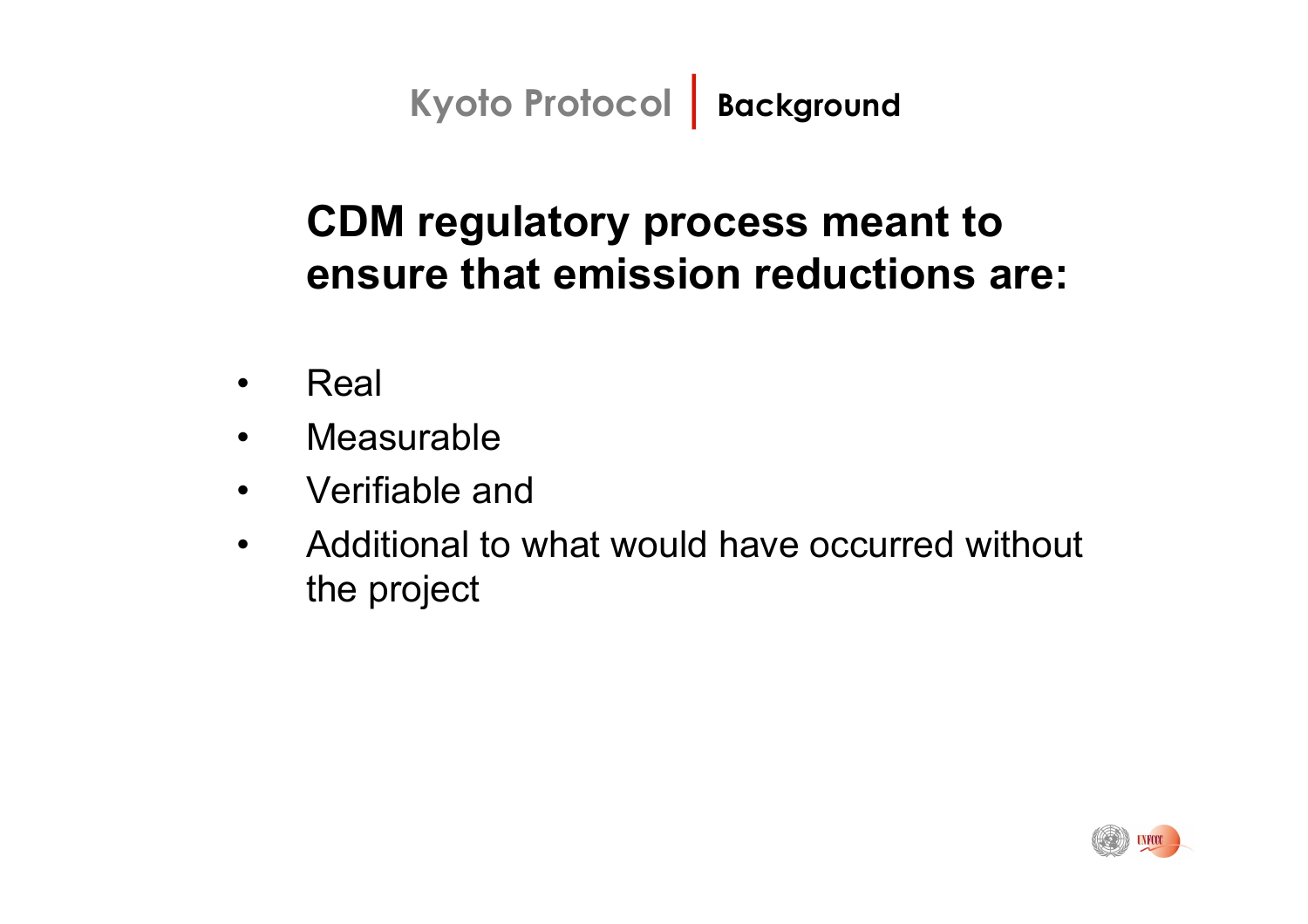**CDM| Background** 

Regulated mechanism overseen by

# **Executive Board**

**10 members, 10 alternate members who serve in their private and personal capacity**

assisted by:

Methodology Panel

Accreditation Panel

Working groups (a/reforestation, small scale)

Registration and issuance team (roster of experts) UNFCCC secretariat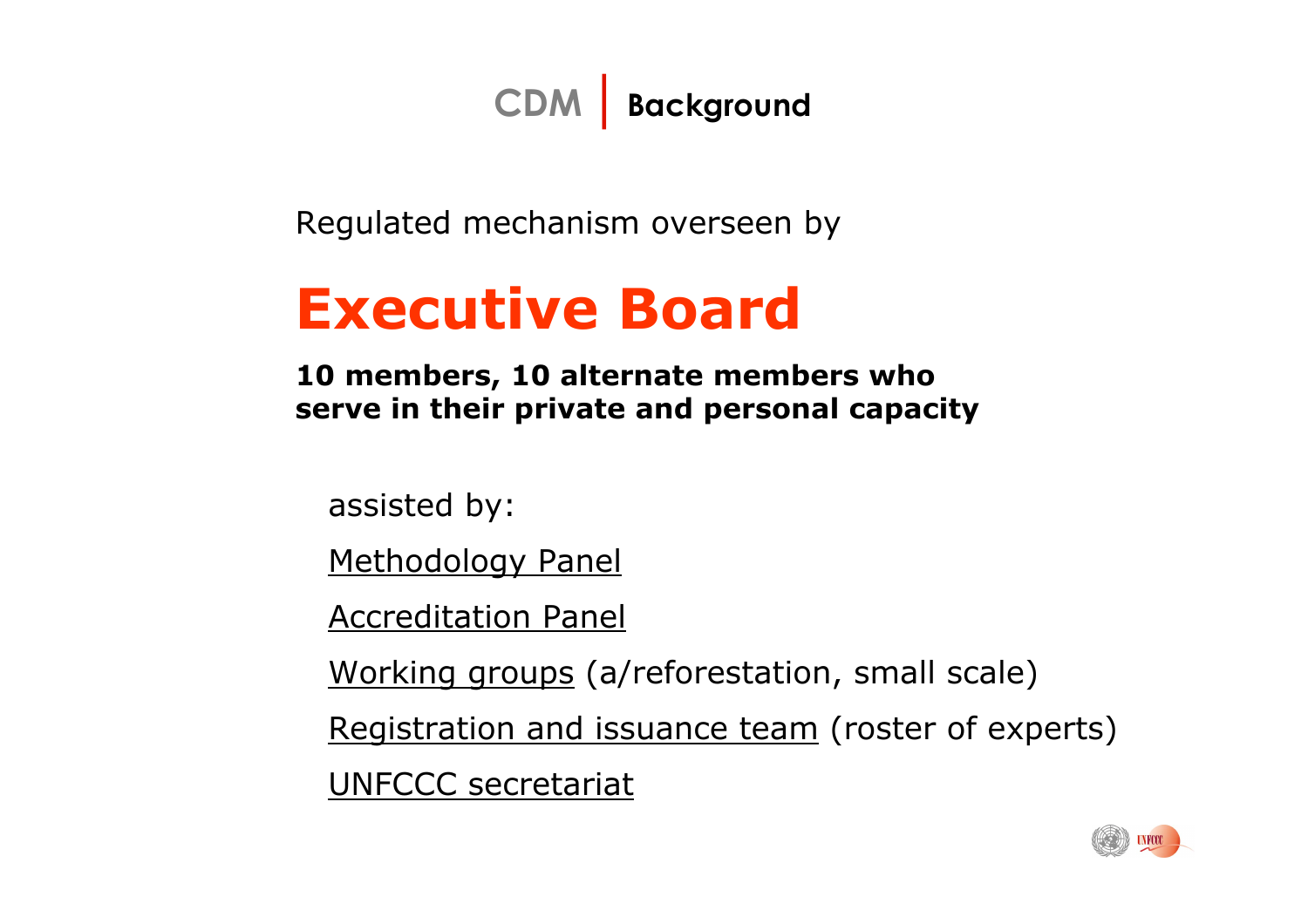#### **1. Project design: PP**

**Project participant prepares project design document, making use of approved emissions baseline and monitoring methodology. Secures letter of approval from host Party**

**6. CER issuance**

**5. Verification: DC** 

**4. Monitoring: PP**

**3. Registration: EB**

**2. Validation: DOE**

**1. Project design: PP**



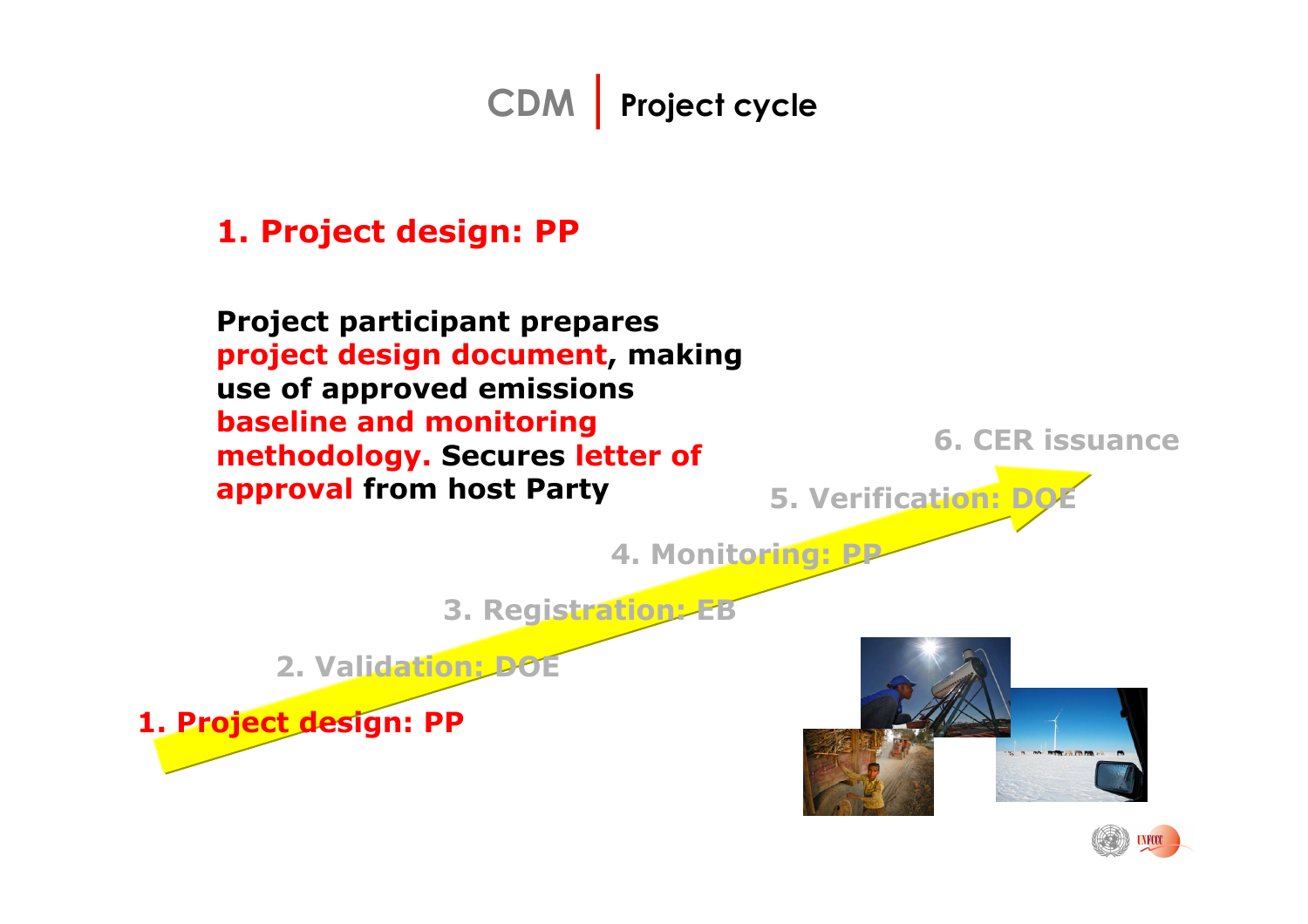#### **2. Validation: DOE**

**Project design document validated by accredited designated operational entity, private third-party certifier**

**6. CER issuance**

**5. Verification: DO** 

**4. Monitoring: PP**

**3. Registration: EB**

**2. Validation: DOE**

**1. Project design: PP**



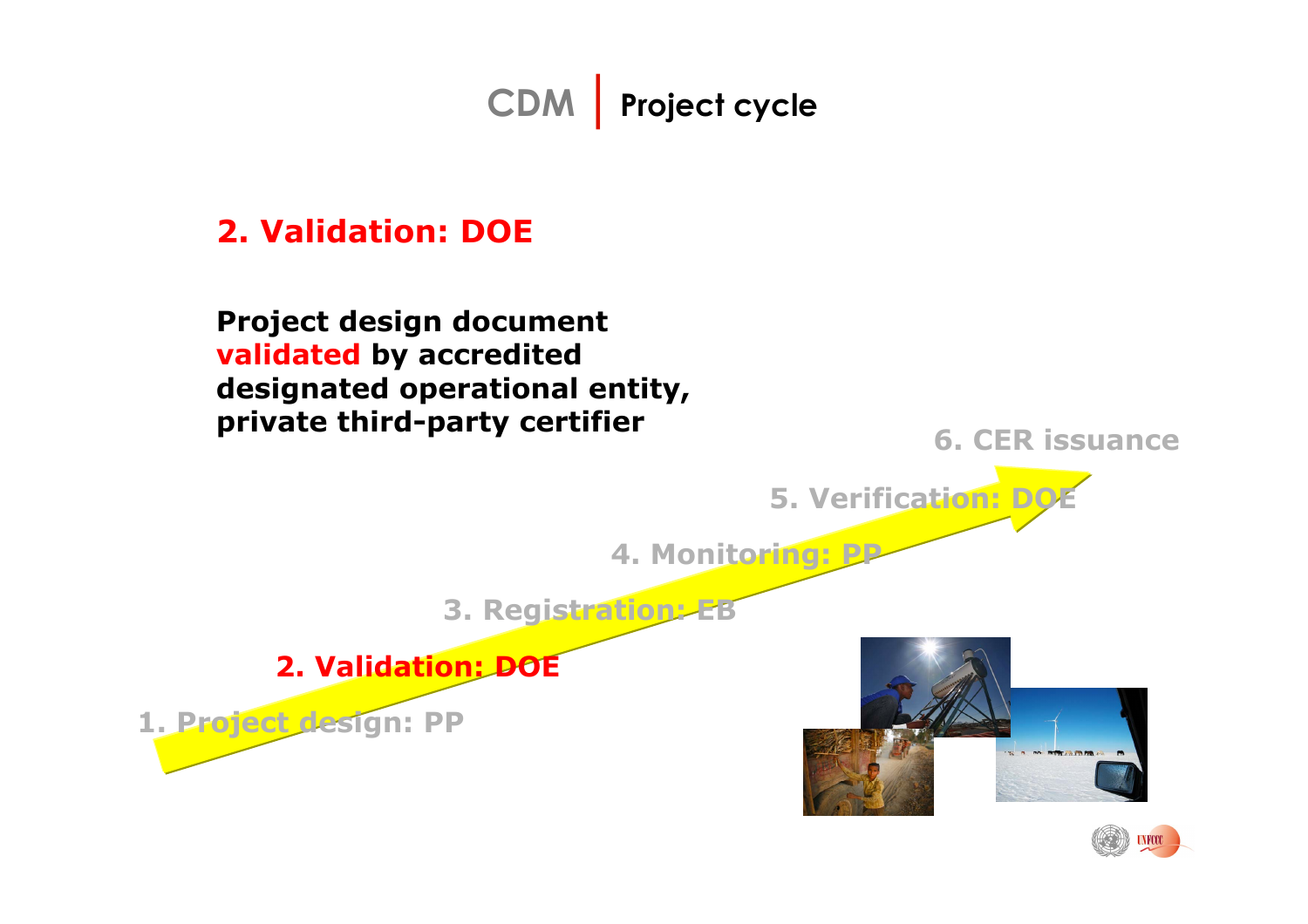#### **3. Registration: EB**

**Valid project submitted by DOE to the Executive Boardwith request for registration**



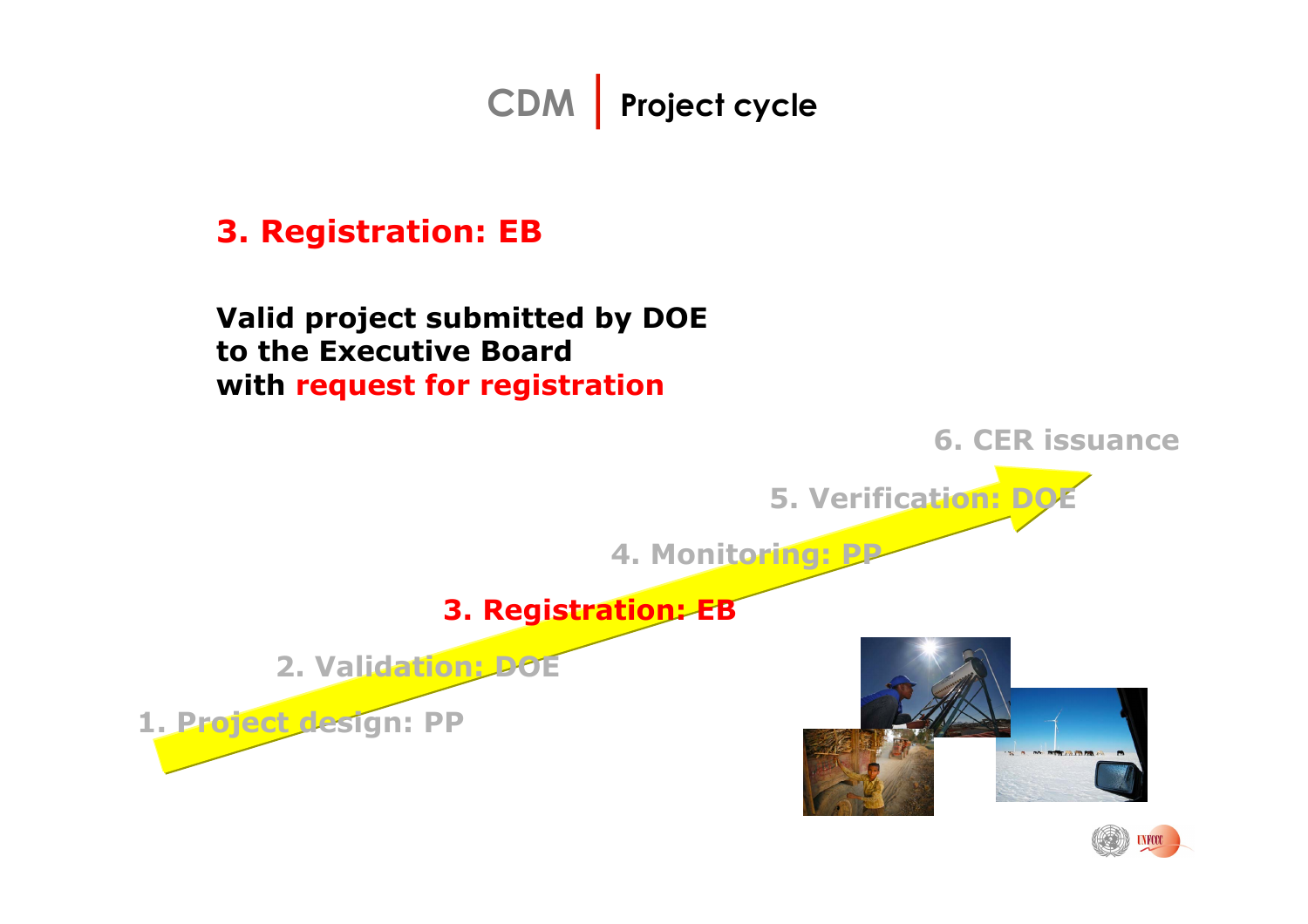

## **Registration step in detail**

- **First:Completeness check by secretariat**
- **Second: Work of certifier checked by expert from registration and issuance team (RIT)**
- **Third: Work of RIT checked by secretariat**
- **Fourth: If a Party or three members of Executive Board request review, project undergoes review, otherwise proceeds to registration**

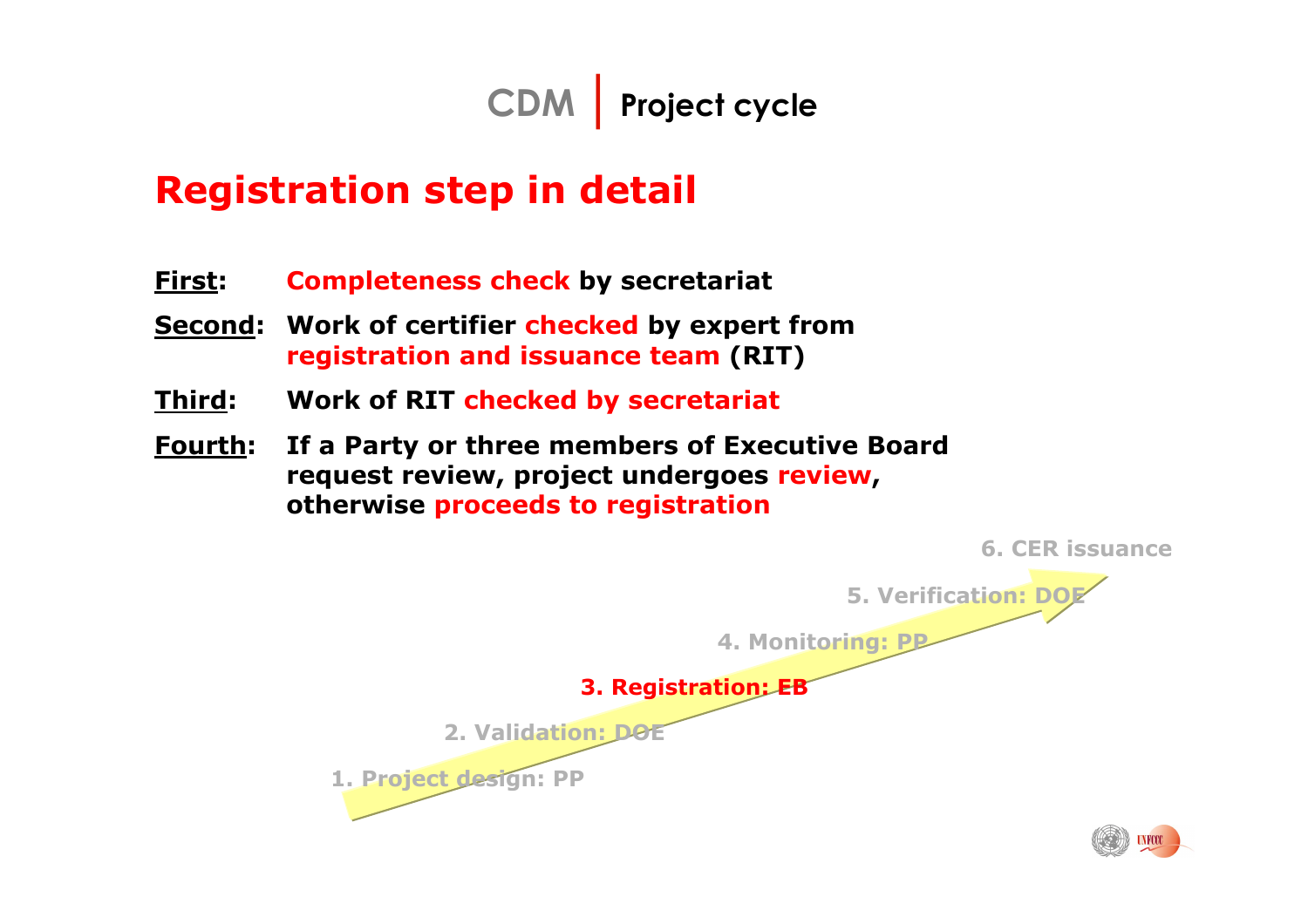#### **4. Monitoring: PP**

#### **Project participant responsible for monitoring actual emissions according to approved methodology**



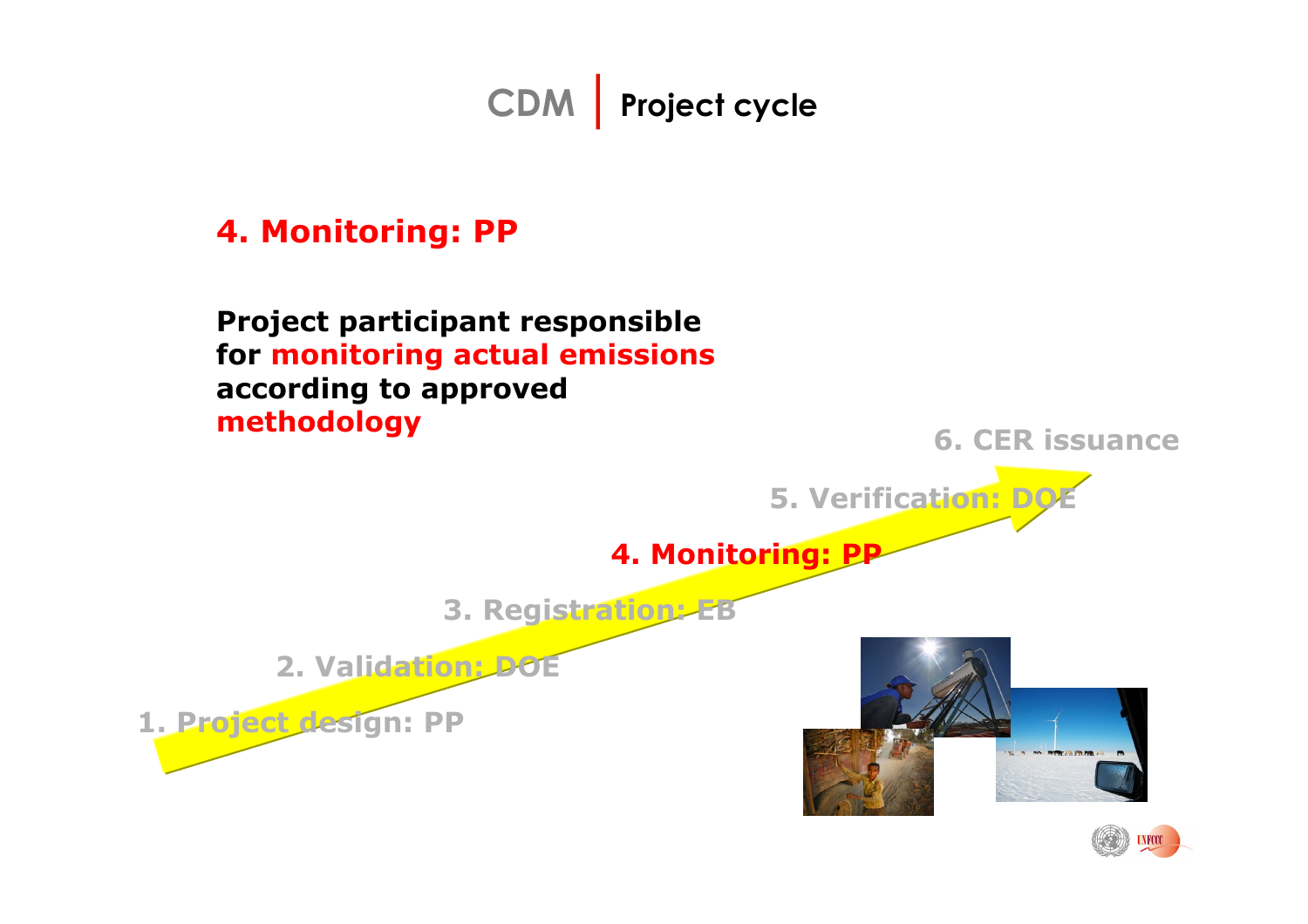#### **5. Verification: DOE**

**Designated operational entity verifies that emission reductions took place, in the amount claimed, according to approved monitoring plan**

**6. CER issuance**

**5. Verification: DOE**

**4. Monitoring: PP**

**3. Registration: EB**

**2. Validation: DOE**

**1. Project design: PP**



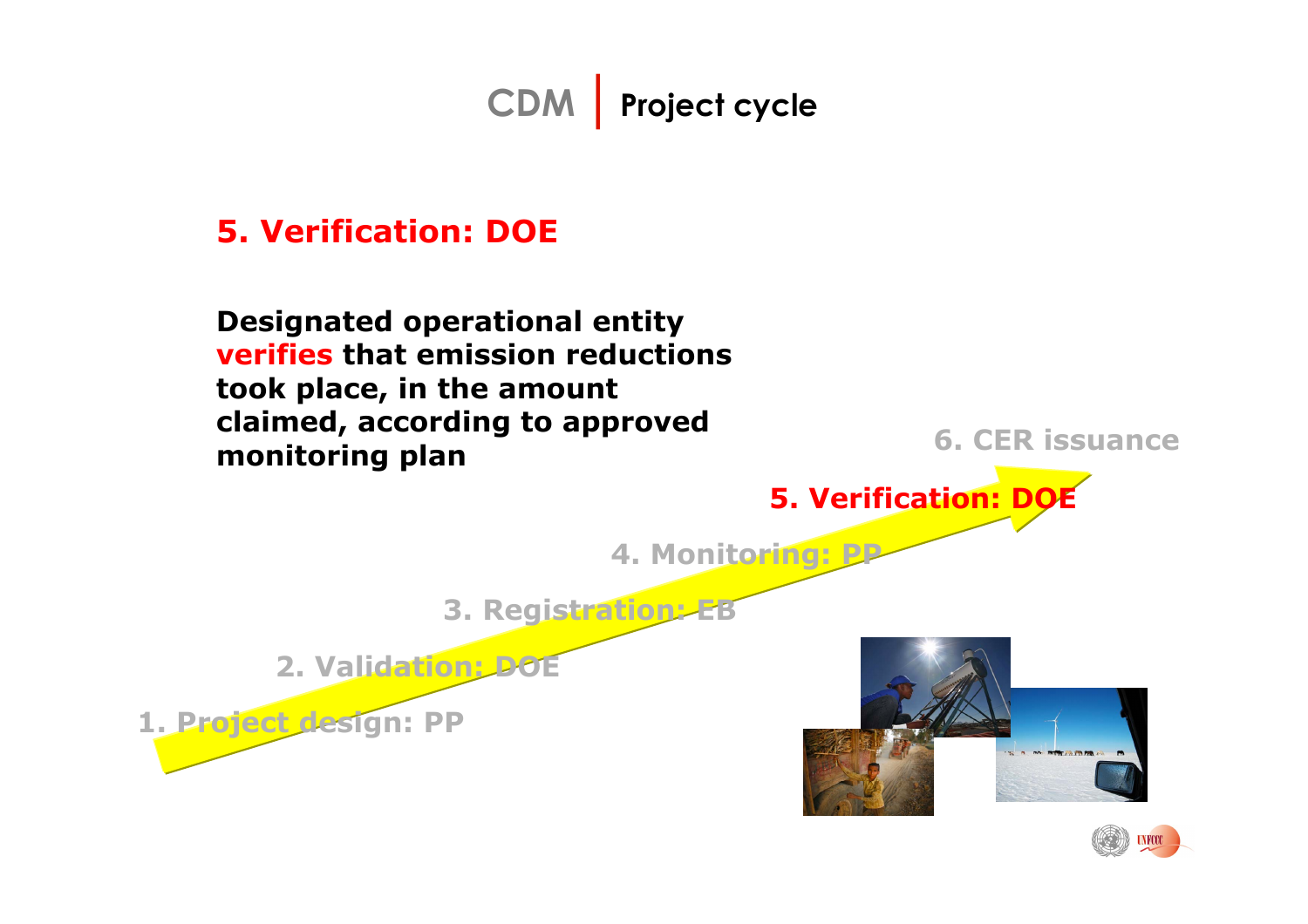#### **6. CER issuance: EB**

**Designated operational entity submits verification report with request for issuance to Executive Board**